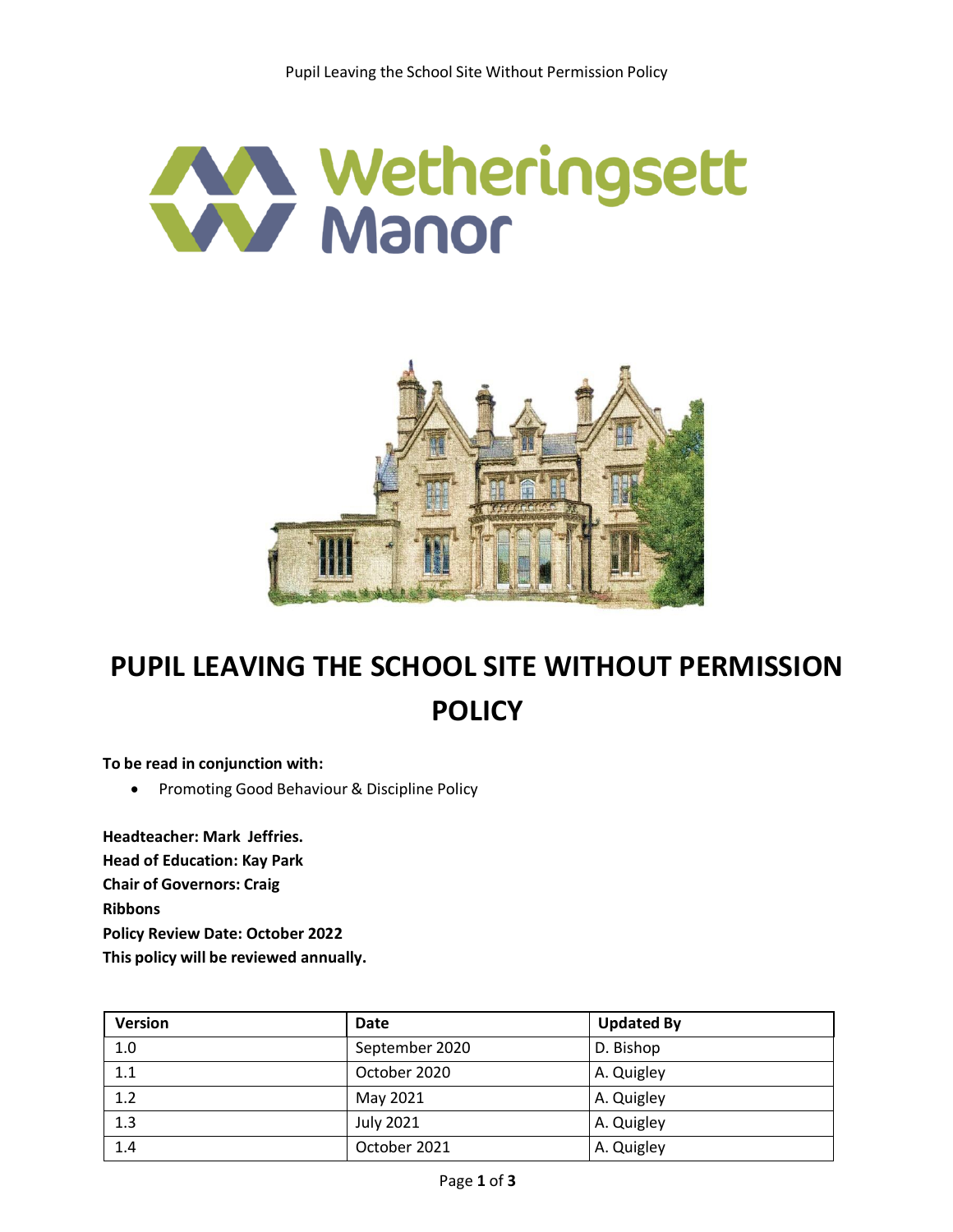Where a pupil attempts or is seen to be leaving the school premises without authorisation the following procedures must be followed:

- 1) Staff must follow the pupil to the perimeter fence or gate and must try to persuade the pupil to stay in the school.
- 2) De-escalation techniques must be attempted. In such stressful circumstances it is important that staff remain as calm and collected as possible and follow procedures.
- 3) If a pupil is deemed to be a high risk to themselves or other people then staff should adhere to their Team Teach Training.
- 4) At all times staff must be aware that active pursuit may encourage the pupil to leave the immediate vicinity of the school and may also cause the pupil to panic, possibly putting them at risk by running onto a busy road, for example.
- 5) If the pupil has left the immediate vicinity of the school, the School Office, Headteacher or Head of Education must be contacted immediately and the lead person will direct the course of action.
- 6) Staff will follow the pupil and engage in a local search, following the pupil at a safe distance if in view. Staff must take a school/personal mobile phone or walkie-talkie.
- 7) The Headteacher lead may direct additional staff to join the search in a vehicle, taking a mobile phone to contact school.
- 8) If the searching staff lose sight of, or are concerned for the safety of the pupil or themselves, they must contact the School Office giving current details of their location and the clothes which the pupil is wearing.
- 9) The Headteacher/Head of Education or designated staff must contact the Police and pupil's parents/carers immediately. These phone calls must be made concurrently.
- 10) If the pupil(s) hasleft the immediate vicinity of the school grounds and is no longer visible then Senior staff will decide as to how to take matters further which will take into:
	- a. account the age of the pupil.
	- b. the weather conditions.
	- c. the nature of the incident which led to the pupil absconding.
	- d. the pupil's previous history of being involved in episodes of absconding and their outcomes.
- 11) If the pupil returns of their own volition, parents/carers and the police will be informed as soon as possible.
- 12) Upon his or her return to school, and when the pupil is calm, the pupil should be seen by the Headteacher/Head of Education so that the reasons for absconding may be discussed in detail if this is appropriate. At this point a decision will be made as to the appropriateness of further actions.
- 13) A written report will be filed on the incident, on 'SLEUTH'.